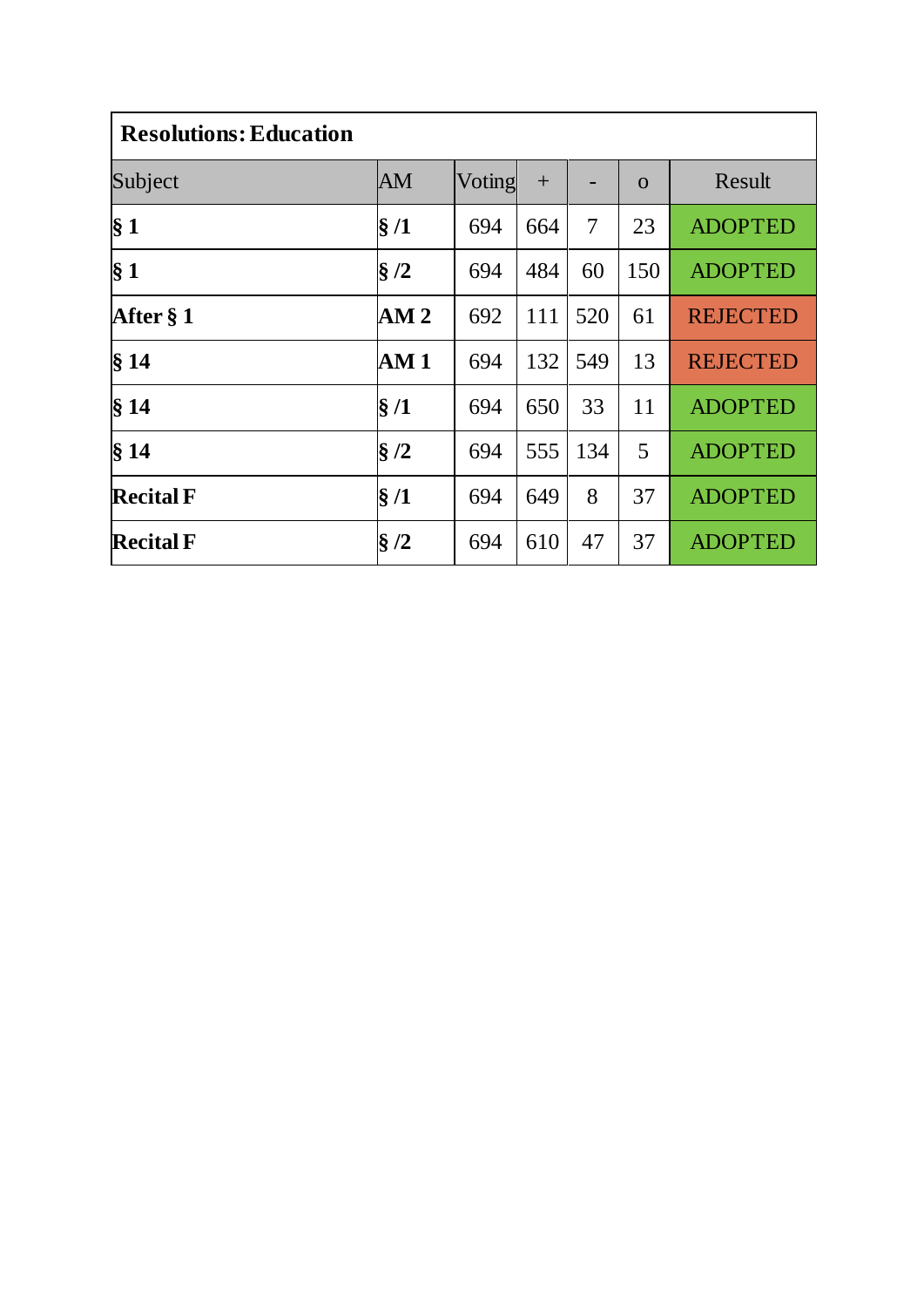| <b>CAP: Strategic Plans</b> |               |        |     |     |          |                |  |  |
|-----------------------------|---------------|--------|-----|-----|----------|----------------|--|--|
| Subject                     | AM            | Voting | $+$ |     | $\Omega$ | Result         |  |  |
| Committee block             |               | 694    | 625 | 41  | 28       | <b>ADOPTED</b> |  |  |
| Committee separate          | 7 /1          | 694    | 622 | 67  | 5        | <b>ADOPTED</b> |  |  |
| Committee separate          | 7 /2          | 694    | 505 | 185 | 4        | <b>ADOPTED</b> |  |  |
| Committee separate          | 26/1          | 694    | 657 | 32  | 5        | <b>ADOPTED</b> |  |  |
| Committee separate          | 26 /2         | 694    | 551 | 131 | 12       | <b>ADOPTED</b> |  |  |
| Committee separate          | 50/1          | 694    | 664 | 14  | 16       | <b>ADOPTED</b> |  |  |
| Committee separate          | 50 /2         | 694    | 570 | 110 | 14       | <b>ADOPTED</b> |  |  |
| Committee separate          | 52 /1         | 694    | 623 | 68  | 3        | <b>ADOPTED</b> |  |  |
| Committee separate          | 52 / 2        | 694    | 591 | 100 | 3        | <b>ADOPTED</b> |  |  |
| Committee separate          | 55/1          | 694    | 614 | 75  | 5        | <b>ADOPTED</b> |  |  |
| Committee separate          | 55 / 2        | 694    | 567 | 119 | 8        | <b>ADOPTED</b> |  |  |
| Committee separate          | 66 /1         | 694    | 613 | 77  | 4        | <b>ADOPTED</b> |  |  |
| Committee separate          | 66/2          | 694    | 360 | 324 | 10       | <b>ADOPTED</b> |  |  |
| Committee separate          | AM 78         | 693    | 608 | 61  | 24       | <b>ADOPTED</b> |  |  |
| Committee separate          | AM 127        | 694    | 568 | 116 | 10       | <b>ADOPTED</b> |  |  |
| Committee separate          | AM 161        | 694    | 397 | 291 | 6        | <b>ADOPTED</b> |  |  |
| Committee separate          | <b>AM 199</b> | 694    | 564 | 109 | 21       | <b>ADOPTED</b> |  |  |
| Committee separate          | <b>AM 206</b> | 694    | 654 | 34  | 6        | <b>ADOPTED</b> |  |  |
| Committee separate          | <b>AM 214</b> | 694    | 481 | 207 | 6        | <b>ADOPTED</b> |  |  |
| Committee separate          | <b>AM 238</b> | 694    | 362 | 320 | 12       | <b>ADOPTED</b> |  |  |
| Committee separate          | <b>AM 242</b> | 694    | 352 | 338 | 4        | <b>ADOPTED</b> |  |  |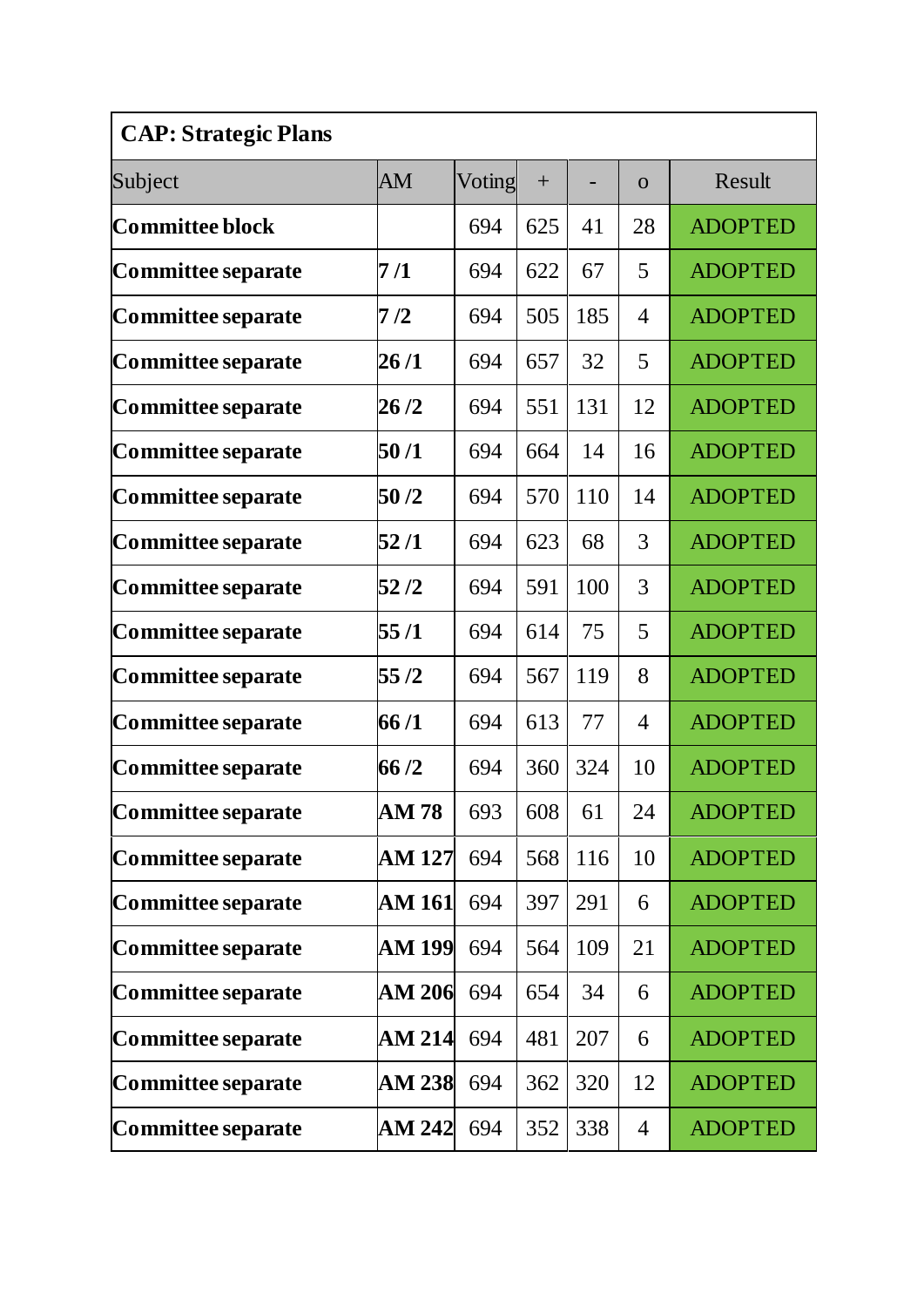| Committee separate | <b>AM 248</b> | 694 | 526 | 43  | 125            | <b>ADOPTED</b>  |
|--------------------|---------------|-----|-----|-----|----------------|-----------------|
| Committee separate | AM 278        | 694 | 332 | 349 | 13             | <b>REJECTED</b> |
| Committee separate | <b>AM 282</b> | 694 | 572 | 117 | 5              | <b>ADOPTED</b>  |
| Committee separate | <b>AM 288</b> | 694 | 596 | 91  | 7              | <b>ADOPTED</b>  |
| Committee separate | AM 297        | 694 | 204 | 426 | 64             | <b>REJECTED</b> |
| Committee separate | <b>AM 299</b> | 694 | 177 | 457 | 60             | <b>REJECTED</b> |
| Committee separate | AM 352        | 694 | 245 | 439 | 10             | <b>REJECTED</b> |
| Committee separate | 392/1         | 693 | 624 | 62  | 7              | <b>ADOPTED</b>  |
| Committee separate | 392/2         | 693 | 649 | 36  | 8              | <b>ADOPTED</b>  |
| Committee separate | 454/1         | 693 | 618 | 69  | 6              | <b>ADOPTED</b>  |
| Committee separate | 454/2         | 693 | 413 | 273 | 7              | <b>ADOPTED</b>  |
| Committee separate | <b>AM 504</b> | 693 | 380 | 306 | $\overline{7}$ | <b>ADOPTED</b>  |
| Committee separate | <b>AM 513</b> | 693 | 490 | 142 | 61             | <b>ADOPTED</b>  |
| Committee separate | 514/1         | 693 | 608 | 69  | 16             | <b>ADOPTED</b>  |
| Committee separate | 514/2         | 693 | 560 | 123 | 10             | <b>ADOPTED</b>  |
| Committee separate | AM 515        | 693 | 406 | 281 | 6              | <b>ADOPTED</b>  |
| Committee separate | 541/1         | 693 | 581 | 51  | 61             | <b>ADOPTED</b>  |
| Committee separate | 541/2         | 693 | 473 | 159 | 61             | <b>ADOPTED</b>  |
| Committee separate | AM 553        | 693 | 309 | 377 | 7              | <b>REJECTED</b> |
| Committee separate | AM 584        | 693 | 342 | 329 | 22             | <b>ADOPTED</b>  |
| Committee separate | <b>AM 610</b> | 693 | 558 | 130 | 5              | <b>ADOPTED</b>  |
| Committee separate | AM 614        | 693 | 322 | 352 | 19             | <b>REJECTED</b> |
| Committee separate | AM 615        | 693 | 407 | 274 | 12             | <b>ADOPTED</b>  |
| Committee separate | <b>AM 640</b> | 693 | 493 | 191 | 9              | <b>ADOPTED</b>  |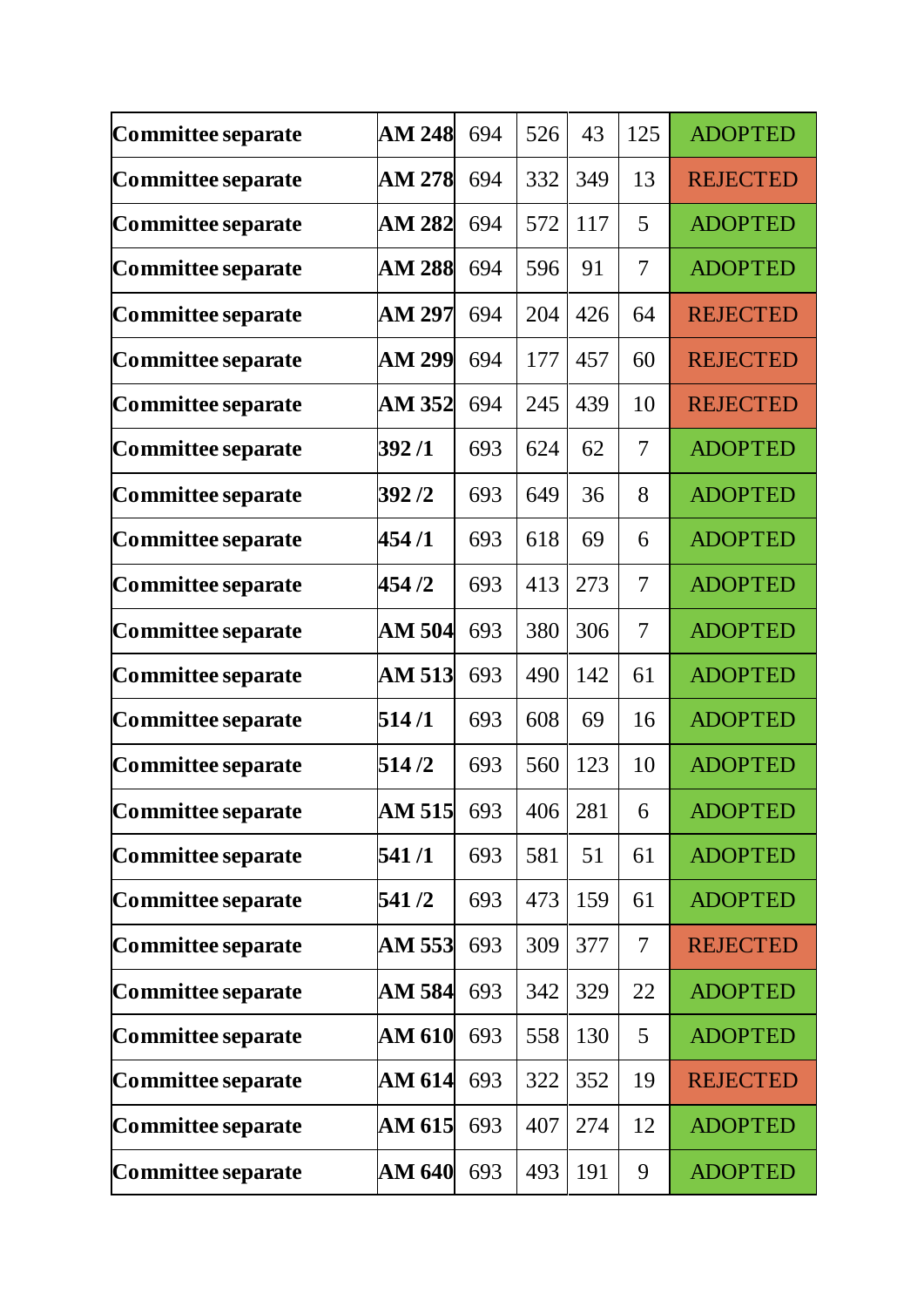| Committee separate | AM 648                       | 693 | 389 | 244 | 60                       | <b>ADOPTED</b>  |
|--------------------|------------------------------|-----|-----|-----|--------------------------|-----------------|
| Committee separate | 658/1                        | 693 | 612 | 74  | 7                        | <b>ADOPTED</b>  |
| Committee separate | 658/2                        | 693 | 358 | 273 | 62                       | <b>ADOPTED</b>  |
| Committee separate | AM 664                       | 693 | 567 | 119 | $\overline{\mathcal{I}}$ | <b>ADOPTED</b>  |
| $\S 1$ , after (b) | $862=$<br>$1184=$<br>$1343=$ | 692 | 232 | 438 | 22                       | <b>REJECTED</b> |
| $\S$ 1, after (i)  | AM 863                       | 694 | 276 | 389 | 29                       | <b>REJECTED</b> |
| $\S 1$ , after (j) | <b>AM 864</b>                | 694 | 284 | 400 | 10                       | <b>REJECTED</b> |
| $\S 1$ , intro     | $86=$<br>1148cp1             | 694 | 608 | 78  | 8                        | <b>ADOPTED</b>  |
| $\S 1$ , intro     | ${\bf AM}$<br>1005           |     |     |     |                          | <b>FALLS</b>    |
| § 1(a)             | <b>AM 866</b>                | 693 | 420 | 237 | 36                       | <b>ADOPTED</b>  |
| § 1(a)             | AM<br>1185                   | 693 | 518 | 168 | 7                        | <b>ADOPTED</b>  |
| $§ 1(b),$ intro    | AM<br>1006                   | 692 | 81  | 586 | 25                       | <b>REJECTED</b> |
| $§ 1(b),$ intro    | $87=$<br>1148cp2             | 693 | 551 | 124 | 18                       | <b>ADOPTED</b>  |
| $\S 1$ (b), intro  | AM<br>1186                   |     |     |     |                          | <b>FALLS</b>    |
| $\S 1$ (b) (i)     | AM<br>1007                   | 692 | 83  | 604 | 5                        | <b>REJECTED</b> |
| § 1(b) (i)         | AM<br>1187                   | 694 | 333 | 352 | 9                        | <b>REJECTED</b> |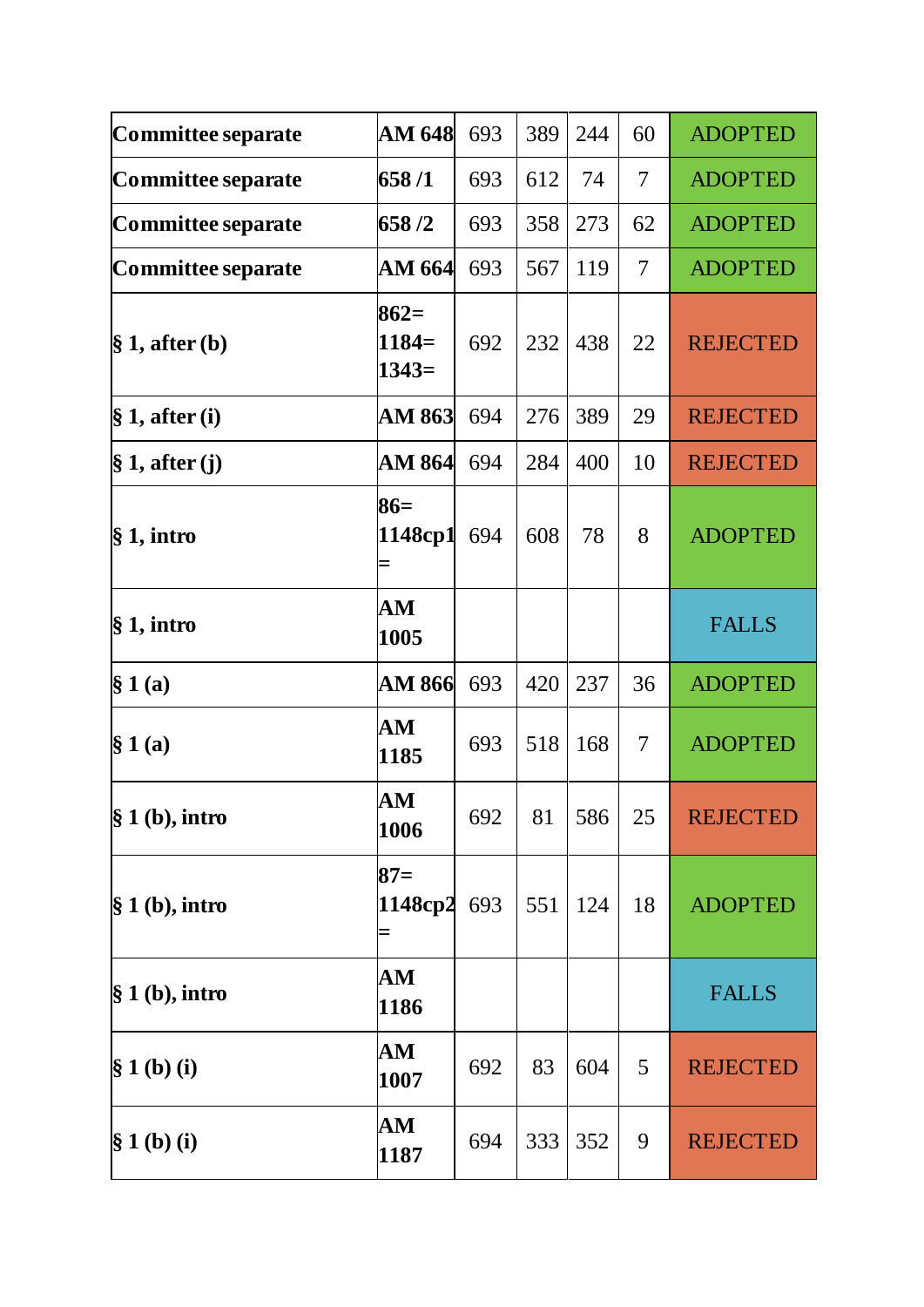| § 1(b) (i)         | 1148cp3                  | 694 | 601 | 79  | 14 | <b>ADOPTED</b>  |
|--------------------|--------------------------|-----|-----|-----|----|-----------------|
| § 1(b) (i)         | <b>AM 88</b>             |     |     |     |    | <b>FALLS</b>    |
| $\S 1$ (b) (ii)    | 1148cp4                  | 694 | 474 | 208 | 12 | <b>ADOPTED</b>  |
| $\S 1$ (b) (iii)   | 89cp1/1                  | 693 | 175 | 510 | 8  | <b>REJECTED</b> |
| $\S 1$ (b) (iii)   | 89cp1/2                  | 693 | 130 | 556 | 7  | <b>REJECTED</b> |
| $\S 1$ (b) (iii)   | 1148cp5                  | 694 | 391 | 290 | 13 | <b>ADOPTED</b>  |
| $\S 1$ (b) (iii)   | 867cp1                   |     |     |     |    | <b>FALLS</b>    |
| $\S 1$ (b) (iii)   | 804cp1                   |     |     |     |    | <b>FALLS</b>    |
| $\S 1$ (b) (iii)   | 1148cp6                  | 693 | 404 | 281 | 8  | <b>ADOPTED</b>  |
| $\S 1$ (b) (iii)   | 867ср2                   | 693 | 198 | 488 | 7  | <b>REJECTED</b> |
| $§ 1(b)$ (iii)     | 1148cp7                  | 693 | 482 | 202 | 9  | <b>ADOPTED</b>  |
| $\S 1$ (b) (iii)   | $89cp2=$<br>804cp3       | 693 | 518 | 170 | 5  | <b>ADOPTED</b>  |
| $\S 1$ (b) (iii a) | 804cp2                   | 693 | 276 | 398 | 19 | <b>REJECTED</b> |
| $\S 1$ (b) (iii a) | 1148cp9                  | 693 | 544 | 128 | 21 | <b>ADOPTED</b>  |
| $\S 1$ (b) (iii a) | AM<br>1008               | 692 | 88  | 597 | 7  | <b>REJECTED</b> |
| $\S 1$ (b) (iii a) | $90 =$<br>1148cp8        | 693 | 631 | 46  | 16 | <b>ADOPTED</b>  |
| $\S 1$ (b) (iii a) | AM<br>1102               | 693 | 256 | 371 | 66 | <b>REJECTED</b> |
| $\S 1$ (c), intro  | $91=$<br>1148cp1<br>$0=$ | 694 | 626 | 58  | 10 | <b>ADOPTED</b>  |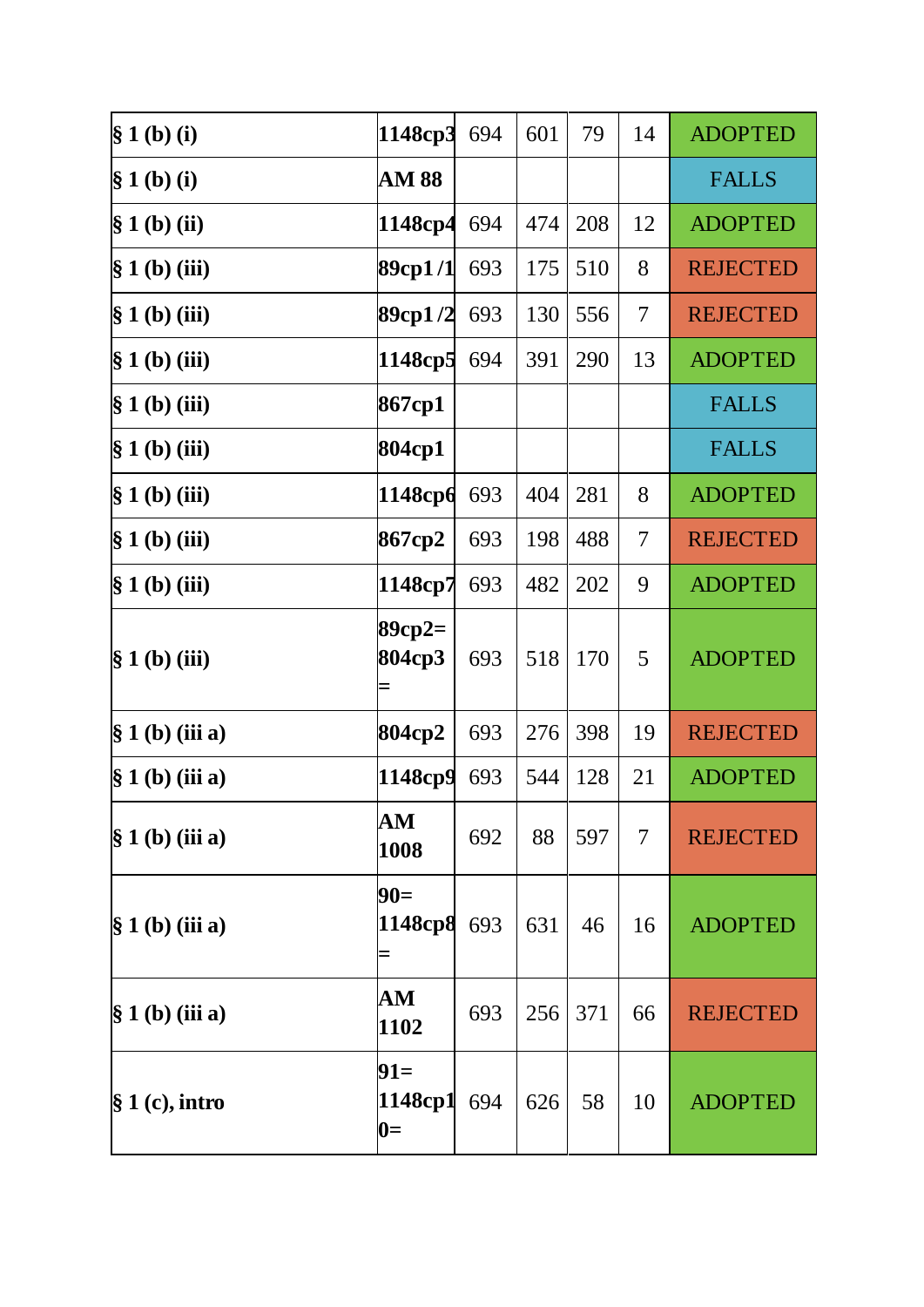| § 1 (c) (i)            | <b>AM 868</b>                  | 693 | 135 | 516 | 42 | <b>REJECTED</b> |
|------------------------|--------------------------------|-----|-----|-----|----|-----------------|
| $\S 1$ (c) (i)         | 1148cp1                        | 694 | 535 | 89  | 70 | <b>ADOPTED</b>  |
| $\S 1$ (c) (i)         | AM 92                          |     |     |     |    | <b>FALLS</b>    |
| § 1 (c) (i a)          | 1148cp1                        | 694 | 598 | 75  | 21 | <b>ADOPTED</b>  |
| $\S 1$ (c), sub $\S 2$ | $93=$<br>1148cp1<br>3          | 693 | 556 | 107 | 30 | <b>ADOPTED</b>  |
| § 1(d)                 | 1009D                          | 692 | 53  | 585 | 54 | <b>REJECTED</b> |
| § 1(d)                 | 1148cp1<br>4/1                 | 694 | 456 | 226 | 12 | <b>ADOPTED</b>  |
| § 1(d)                 | 1148cp1<br>4 /2                | 694 | 474 | 206 | 14 | <b>ADOPTED</b>  |
|                        |                                |     |     |     |    |                 |
| § 1(d)                 | <b>AM 869</b>                  | 694 | 215 | 445 | 34 | <b>REJECTED</b> |
| § 1(d)                 | 94 /1                          | 694 | 538 | 153 | 3  | <b>ADOPTED</b>  |
| § 1(d)                 | 94/2                           | 694 | 249 | 384 | 61 | <b>REJECTED</b> |
| § 1(d)                 | <b>AM 870</b>                  | 691 | 241 | 390 | 60 | <b>REJECTED</b> |
| § 1(d)                 | $\mathbf{A}\mathbf{M}$<br>1010 | 692 | 56  | 582 | 54 | <b>REJECTED</b> |
| § 1(da)                | AM<br>1103                     | 694 | 308 | 353 | 33 | <b>REJECTED</b> |
| § 1(e)                 | $95=$<br>1148cp1<br>$5=$       | 692 | 630 | 46  | 16 | <b>ADOPTED</b>  |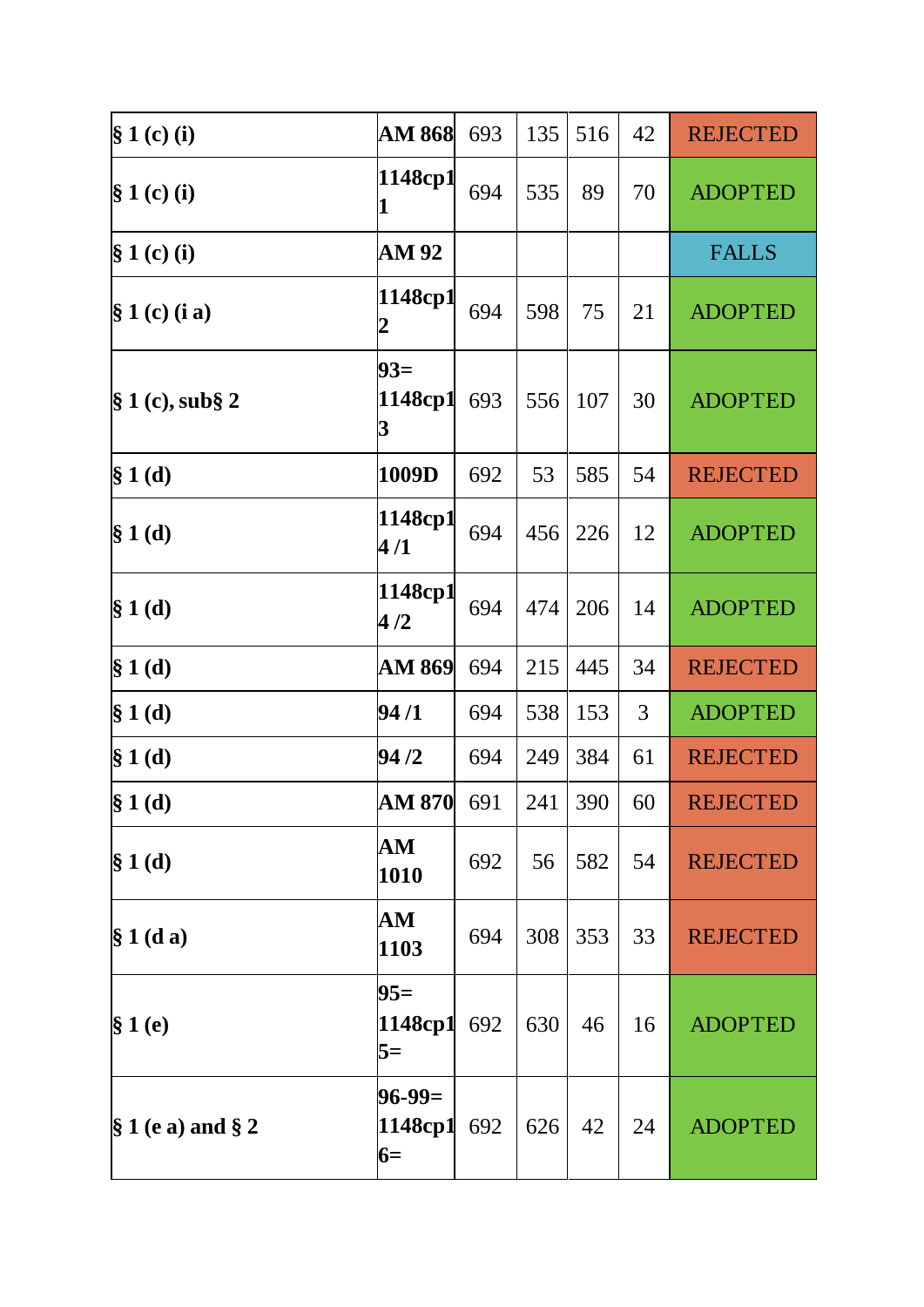| $\S$ 1 intro and (a)       | $101 +$<br>$102 =$<br>1149cp1<br>$=$ /1 | 692 | 610 | 77  | 5  | <b>ADOPTED</b>  |
|----------------------------|-----------------------------------------|-----|-----|-----|----|-----------------|
| $\S$ 1 intro and (a)       | $101 +$<br>$102 =$<br>1149cp1<br>$=$ /2 | 692 | 542 | 145 | 5  | <b>ADOPTED</b>  |
| $\hat{\S}$ 1 intro and (a) | AM 871                                  |     |     |     |    | <b>FALLS</b>    |
| § 1(b)                     | ${\bf AM}$<br>1011                      | 691 | 78  | 603 | 10 | <b>REJECTED</b> |
| § 1(b)                     | AM 805                                  | 692 | 291 | 371 | 30 | <b>REJECTED</b> |
| § 1(b)                     | 1149cp2                                 | 692 | 564 | 101 | 27 | <b>ADOPTED</b>  |
| § 1(b)                     | <b>AM 103</b>                           |     |     |     |    | <b>FALLS</b>    |
| $§ 1($ c $)$               | AM 872                                  | 692 | 269 | 362 | 61 | <b>REJECTED</b> |
| $§ 1($ c $)$               | $104=$<br>1149ср3                       | 692 | 621 | 65  | 6  | <b>ADOPTED</b>  |
| $\S 2$                     | $105=$<br>1149cp4                       | 692 | 632 | 38  | 22 | <b>ADOPTED</b>  |
| § 1(a)                     | AM 873                                  | 693 | 320 | 367 | 6  | <b>REJECTED</b> |
| § 1(a)                     | <b>AM 106</b>                           | 692 | 589 | 88  | 15 | <b>ADOPTED</b>  |
| § 1(a)                     | ${\bf AM}$<br>1188                      |     |     |     |    | <b>FALLS</b>    |
| § 1(a)                     | $\mathbf{A}\mathbf{M}$<br>1012          |     |     |     |    | <b>FALLS</b>    |
| $§ 1$ (a a)                | AM 739                                  | 692 | 102 | 500 | 90 | <b>REJECTED</b> |
| § 1(b)                     | AM                                      | 692 | 173 | 463 | 56 | <b>REJECTED</b> |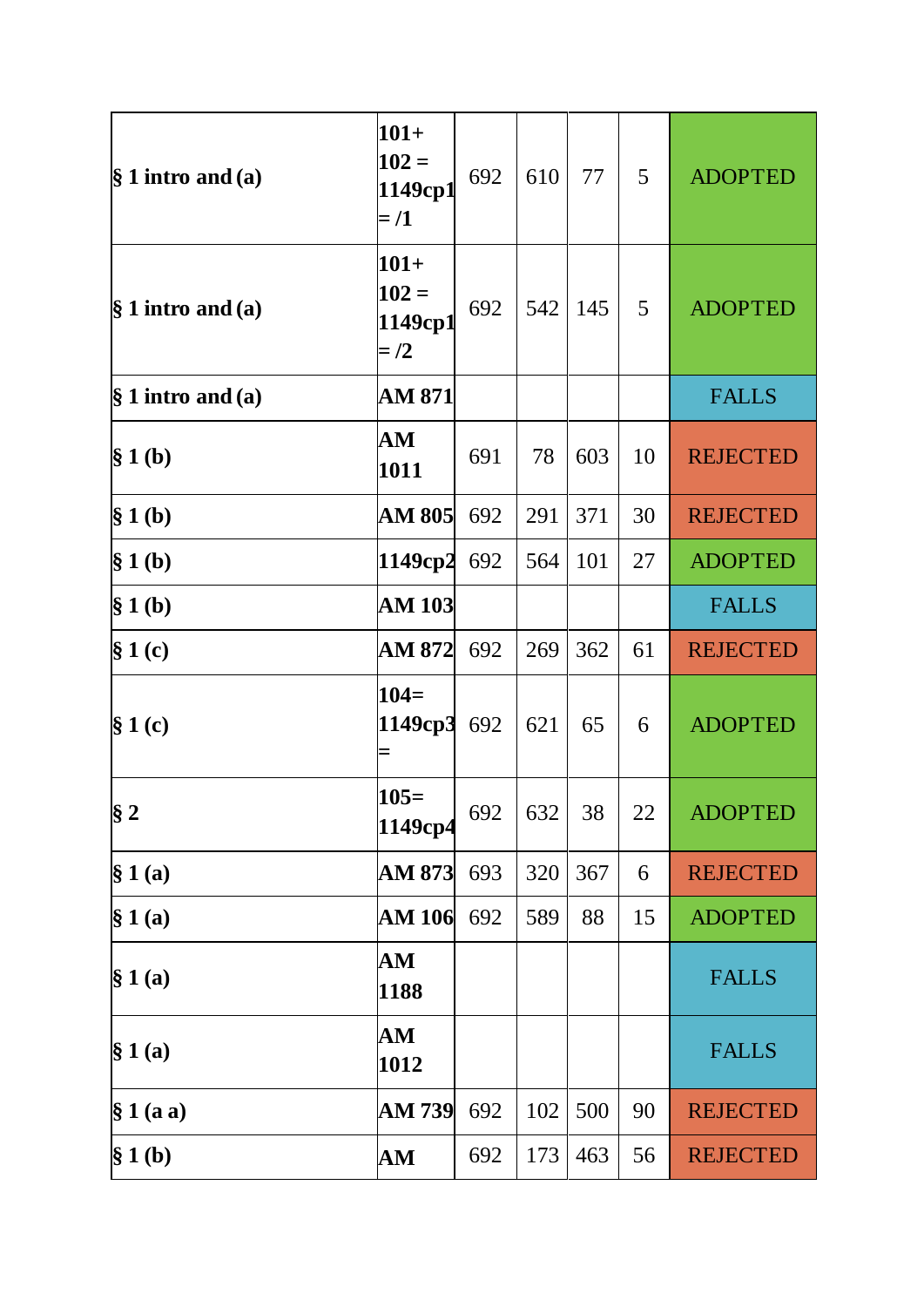|              | 1189              |     |     |     |                |                 |
|--------------|-------------------|-----|-----|-----|----------------|-----------------|
| § 1(b)       | 107/1             | 692 | 580 | 108 | 4              | <b>ADOPTED</b>  |
| § 1(b)       | 107/2             | 692 | 441 | 248 | 3              | <b>ADOPTED</b>  |
| § 1(b)       | AM 874            |     |     |     |                | <b>FALLS</b>    |
| $§ 1($ c $)$ | AM 875            | 692 | 228 | 460 | $\overline{4}$ | <b>REJECTED</b> |
| $§ 1($ c $)$ | <b>AM 108</b>     | 692 | 549 | 138 | 5              | <b>ADOPTED</b>  |
| $§ 1($ c $)$ | AM<br>1190        |     |     |     |                | <b>FALLS</b>    |
| § 1 (c a)    | <b>AM 740</b>     | 691 | 322 | 358 | 11             | <b>REJECTED</b> |
| § 1(d)       | 1013D             | 690 | 31  | 603 | 56             | <b>REJECTED</b> |
| § 1(d)       | 1150cp1<br>/1     | 691 | 349 | 334 | 8              | <b>ADOPTED</b>  |
| § 1(d)       | 1150cp1<br>/2     | 691 | 327 | 306 | 58             | <b>ADOPTED</b>  |
| § 1(d)       | <b>AM 109</b>     |     |     |     |                | <b>FALLS</b>    |
| § 1(d)       | AM<br>1014        |     |     |     |                | <b>FALLS</b>    |
| § 1(d)       | AM<br>1191        |     |     |     |                | <b>FALLS</b>    |
| § 1(d)       | AM 876            |     |     |     |                | <b>FALLS</b>    |
| § 1(d)       | 806cp1<br>/1      |     |     |     |                | <b>FALLS</b>    |
| § 1(d)       | 806cp1<br>/2      |     |     |     |                | <b>FALLS</b>    |
| § 1(e)       | $877=$<br>$1192=$ | 691 | 186 | 497 | 8              | <b>REJECTED</b> |
| § 1(e)       | 806ср2            | 691 | 289 | 343 | 59             | <b>REJECTED</b> |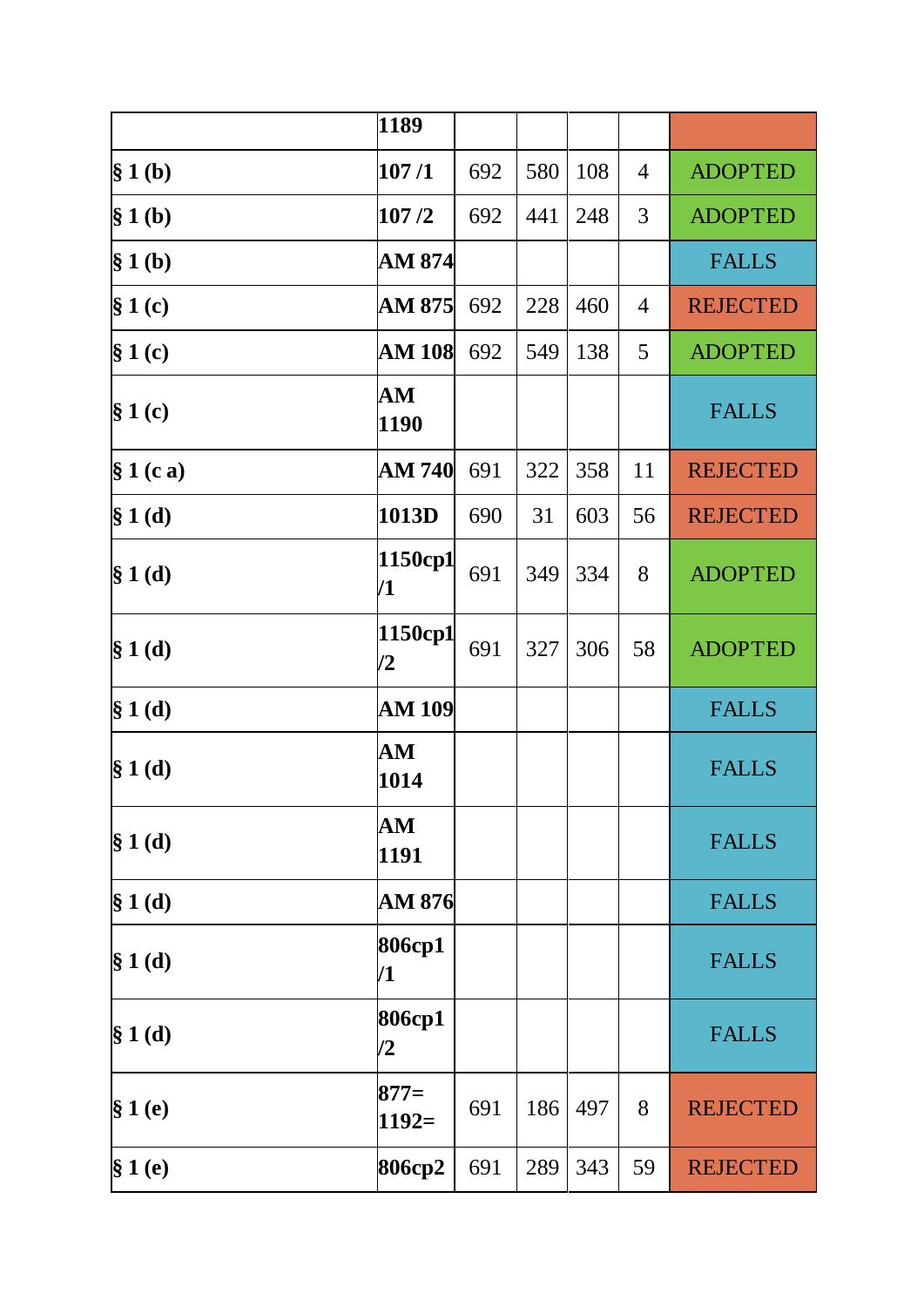| § 1(e) | <b>AM 110</b>               | 689 | 372 | 273 | 44             | <b>ADOPTED</b>  |
|--------|-----------------------------|-----|-----|-----|----------------|-----------------|
| § 1(e) | 1150cp2                     |     |     |     |                | <b>FALLS</b>    |
| § 1(f) | AM<br>1193                  | 691 | 193 | 442 | 56             | <b>REJECTED</b> |
| § 1(f) | 806ср3                      | 691 | 342 | 342 | $\overline{7}$ | <b>REJECTED</b> |
| § 1(f) | <b>AM 878</b>               | 691 | 188 | 498 | 5              | <b>REJECTED</b> |
| § 1(f) | 1150cp3                     | 691 | 458 | 166 | 67             | <b>ADOPTED</b>  |
| § 1(f) | 111/1                       |     |     |     |                | <b>FALLS</b>    |
| § 1(f) | 111/2                       |     |     |     |                | <b>FALLS</b>    |
| § 1(g) | $112=$<br>1150cp4<br>$=$ /1 | 690 | 585 | 97  | 8              | <b>ADOPTED</b>  |
| § 1(g) | $112=$<br>1150cp4<br>$=$ /2 | 691 | 512 | 120 | 59             | <b>ADOPTED</b>  |
| § 1(g) | AM<br>1194                  |     |     |     |                | <b>FALLS</b>    |
| § 1(h) | 1150cp5                     | 691 | 378 | 299 | 14             | <b>ADOPTED</b>  |
| § 1(h) | 113/1                       |     |     |     |                | <b>FALLS</b>    |
| § 1(h) | 113/2                       |     |     |     |                | <b>FALLS</b>    |
| § 1(h) | 806ср4<br>$=1195=$          |     |     |     |                | <b>FALLS</b>    |
| § 1(h) | <b>AM 879</b>               | 691 | 203 | 478 | 10             | <b>REJECTED</b> |
| § 1(i) | 114/1                       | 691 | 106 | 582 | 3              | <b>REJECTED</b> |
| § 1(i) | 114/2                       | 690 | 134 | 550 | 6              | <b>REJECTED</b> |
| § 1(i) | <b>AM 880</b>               | 691 | 64  | 617 | 10             | <b>REJECTED</b> |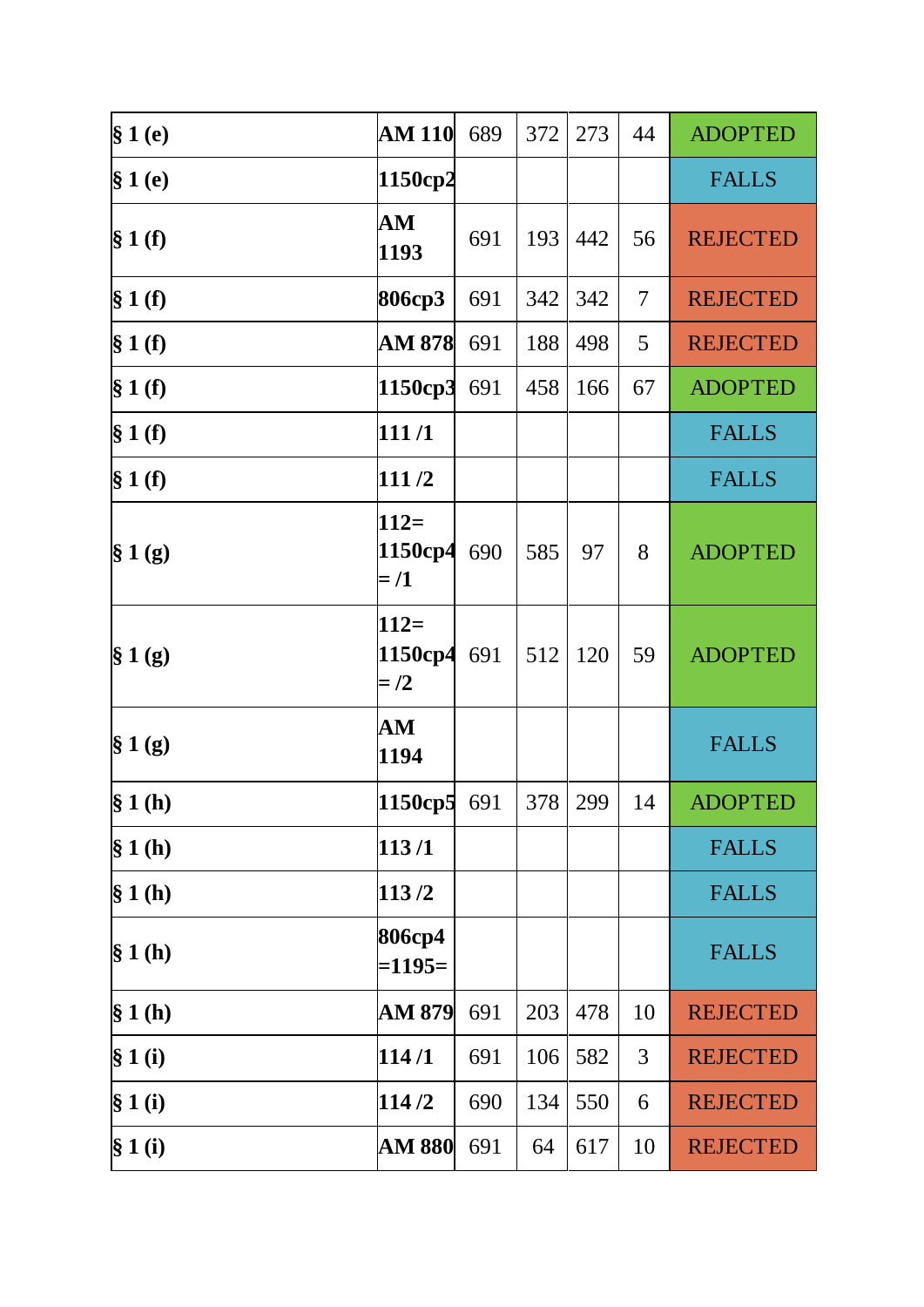| § 1(i)                  | AM<br>1015               | 689 | 83  | 601 | 5  | <b>REJECTED</b> |
|-------------------------|--------------------------|-----|-----|-----|----|-----------------|
| § 1(i)                  | 1150cp6                  | 691 | 350 | 306 | 35 | <b>ADOPTED</b>  |
| § 1(i)                  | 806cp5<br>$=1196=$       |     |     |     |    | <b>FALLS</b>    |
| $§ 1$ (i a)             | ${\bf AM}$<br>1197       | 691 | 173 | 509 | 9  | <b>REJECTED</b> |
| $§$ 2 a                 | AM<br>1016               | 690 | 114 | 562 | 14 | <b>REJECTED</b> |
| $§$ 2 a                 | AM<br>1198               | 691 | 268 | 404 | 19 | <b>REJECTED</b> |
| After art. 6            | ${\bf AM}$<br>1199       | 691 | 234 | 442 | 15 | <b>REJECTED</b> |
| After art. 6            | AM 881                   | 690 | 228 | 451 | 11 | <b>REJECTED</b> |
| $\S 1$ , sub $\S 1$ (b) | AM 117                   | 691 | 359 | 324 | 8  | <b>ADOPTED</b>  |
| $\S 1$ , sub $\S 1$ (b) | ${\bf AM}$<br>1200       |     |     |     |    | <b>FALLS</b>    |
| $\S 1$ , sub $\S 1$ (c) | <b>AM 118</b>            | 690 | 470 | 207 | 13 | <b>ADOPTED</b>  |
| $\S 1$ , sub $\S 1(c)$  | $882=$<br>$1201=$        |     |     |     |    | <b>FALLS</b>    |
| $§$ 2                   | <b>AM 883</b>            | 692 | 277 | 408 | 7  | <b>REJECTED</b> |
| $\S 2$                  | <b>AM 120</b>            | 691 | 587 | 60  | 44 | <b>ADOPTED</b>  |
| $§$ 2a                  | ${\bf AM}$<br>1017       | 690 | 86  | 585 | 19 | <b>REJECTED</b> |
| $\S 1$                  | $122=$<br>1117cp1<br>$=$ | 691 | 614 | 43  | 34 | <b>ADOPTED</b>  |
| $\S 1$                  | AM 884                   | 692 | 276 | 405 | 11 | <b>REJECTED</b> |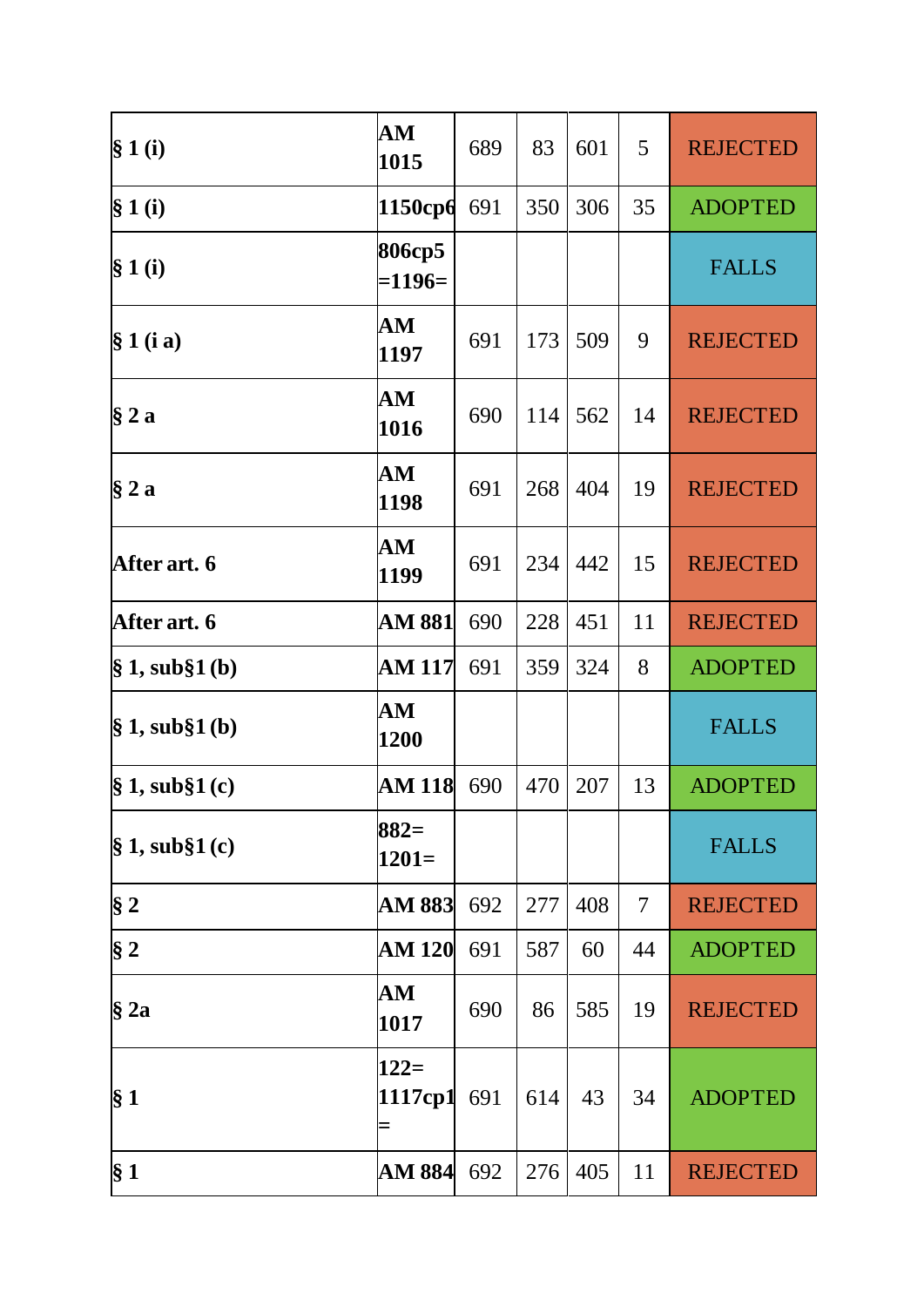| After § 1         | <b>AM 885</b>      | 692 | 281 | 407 | $\overline{4}$ | <b>REJECTED</b> |
|-------------------|--------------------|-----|-----|-----|----------------|-----------------|
| After § 1         | ${\bf AM}$<br>1104 | 692 | 445 | 237 | 10             | <b>ADOPTED</b>  |
| $§$ 2             | $123=$<br>1117cp2  | 692 | 643 | 8   | 41             | <b>ADOPTED</b>  |
| After § 2         | 1117cp3            | 692 | 550 | 59  | 83             | <b>ADOPTED</b>  |
| $\S 3$            | $124=$<br>1117cp4  | 691 | 646 | 11  | 34             | <b>ADOPTED</b>  |
| After § 3         | AM<br>1105         | 692 | 333 | 347 | 12             | <b>REJECTED</b> |
| After art. 9      | $731=$<br>$807 =$  | 692 | 531 | 154 | 7              | <b>ADOPTED</b>  |
| After art. 9      | 808/1              | 691 | 553 | 132 | 6              | <b>ADOPTED</b>  |
| After art. 9      | 808/2              | 692 | 300 | 373 | 19             | <b>REJECTED</b> |
| <b>Before</b> § 1 | <b>AM 126</b>      | 691 | 585 | 98  | 8              | <b>ADOPTED</b>  |
| Before § 1        | AM<br>1018         |     |     |     |                | <b>FALLS</b>    |
| After § 1         | <b>AM 886</b>      | 691 | 141 | 536 | 14             | <b>REJECTED</b> |
| After art. 10     | 809/1              | 691 | 366 | 311 | 14             | <b>ADOPTED</b>  |
| After art. 10     | 809/2              | 691 | 289 | 390 | 12             | <b>REJECTED</b> |
| $§ 1,$ intro      | $129=$<br>1156cp1  | 692 | 245 | 435 | 12             | <b>REJECTED</b> |
| § 1, intro        | 810cp1<br>/1       | 692 | 268 | 413 | 11             | <b>REJECTED</b> |
| § 1, intro        | 810cp1<br>/2       | 692 | 144 | 541 | 7              | <b>REJECTED</b> |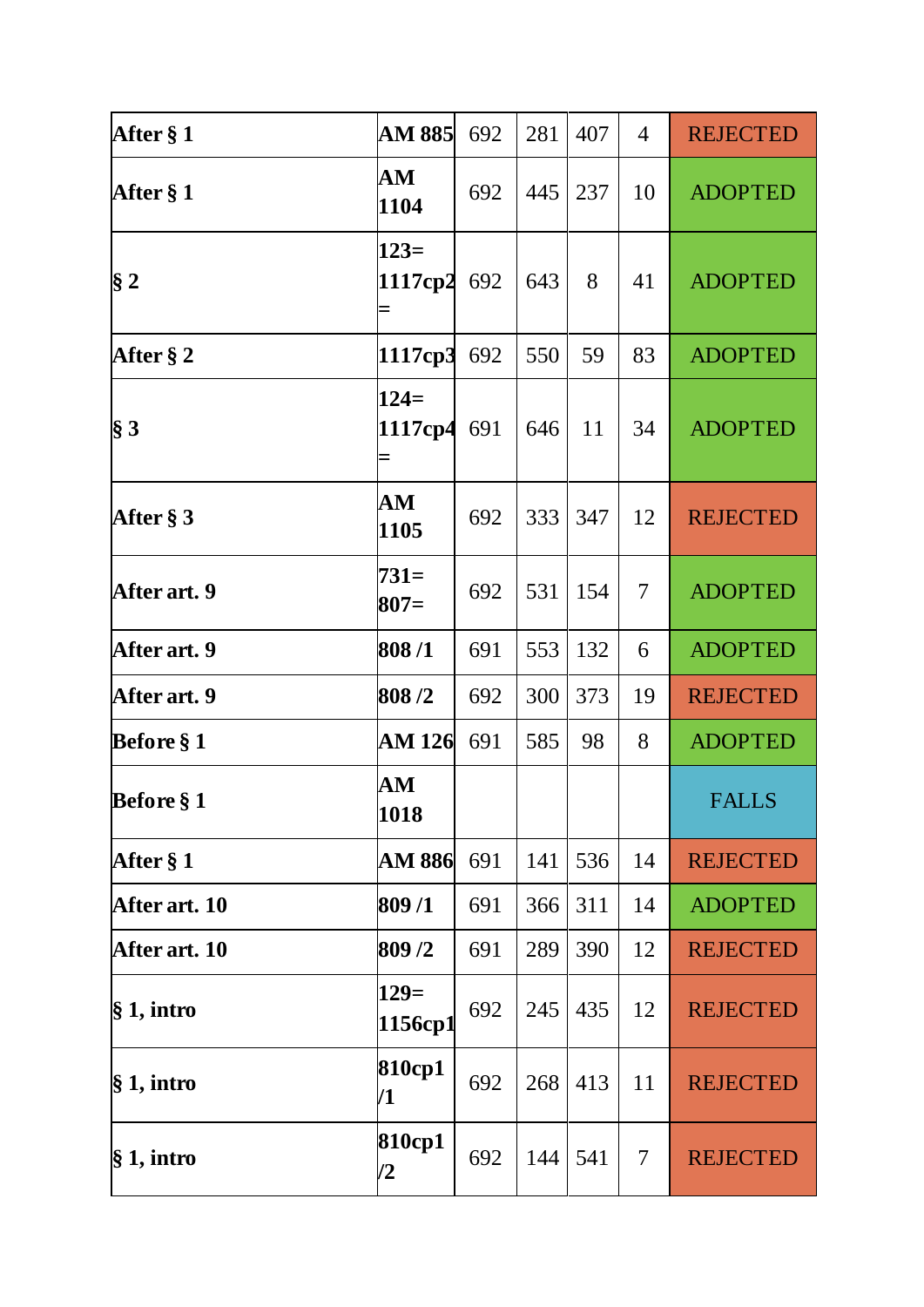| $\S 1$ , intro | AM<br>1202                               | 692 | 173 | 428 | 91 | <b>REJECTED</b> |
|----------------|------------------------------------------|-----|-----|-----|----|-----------------|
| $\S 1$ , intro | 1151cp1                                  | 692 | 425 | 188 | 79 | <b>ADOPTED</b>  |
| $\S 1$ , intro | $1203=$<br>$1344=$                       | 692 | 274 | 410 | 8  | <b>REJECTED</b> |
| § 1(a)         | 810cp2<br>$= 887 =$<br>1151cp2<br>⋍      | 692 | 540 | 88  | 64 | <b>ADOPTED</b>  |
| § 1(a)         | $130=$<br>1156cp2                        |     |     |     |    | <b>FALLS</b>    |
| $§$ 2          | $131=$<br>1156cp3<br>$=$ /1              | 692 | 275 | 408 | 9  | <b>REJECTED</b> |
| $§$ 2          | $131=$<br>1156cp3<br>$=$ /2              | 692 | 235 | 450 | 7  | <b>REJECTED</b> |
| § 2            | 810cp3                                   | 692 | 283 | 401 | 8  | <b>REJECTED</b> |
| $\S 2$         | 1151cp3                                  | 692 | 570 | 109 | 13 | <b>ADOPTED</b>  |
| After $\S 2$   | AM<br>1019                               | 690 | 103 | 572 | 15 | <b>REJECTED</b> |
| After § 4      | AM<br>1106                               | 692 | 124 | 551 | 17 | <b>REJECTED</b> |
| After § 4      | $1204=$<br>$1206=$<br>$1345=$<br>$1346=$ | 692 | 295 | 380 | 17 | <b>REJECTED</b> |
| After art. 11  | AM<br>1205                               | 691 | 159 | 512 | 20 | <b>REJECTED</b> |